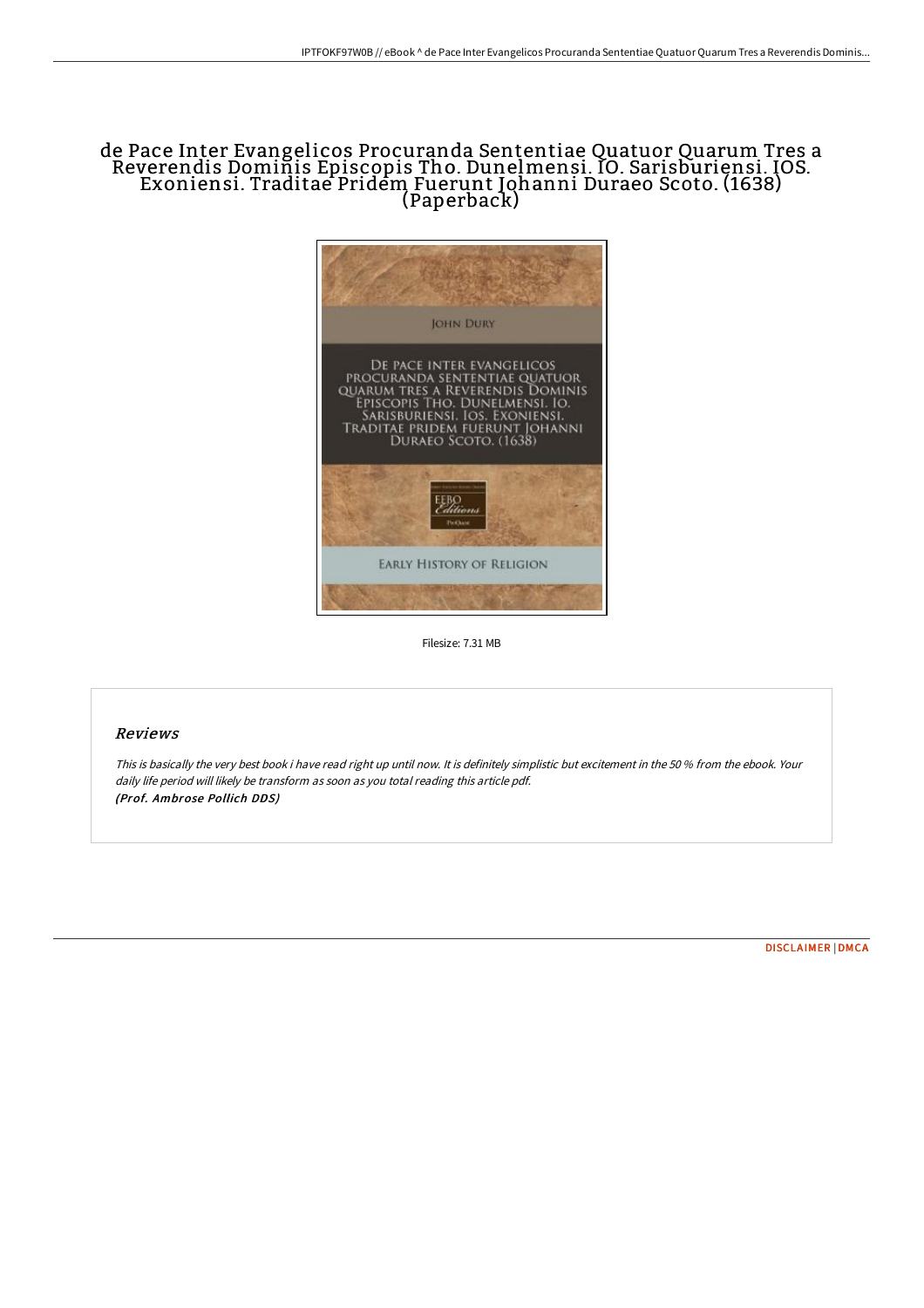## DE PACE INTER EVANGELICOS PROCURANDA SENTENTIAE QUATUOR QUARUM TRES A REVERENDIS DOMINIS EPISCOPIS THO. DUNELMENSI. IO. SARISBURIENSI. IOS. EXONIENSI. TRADITAE PRIDEM FUERUNT JOHANNI DURAEO SCOTO. (1638) (PAPERBACK)



To save de Pace Inter Evangelicos Procuranda Sententiae Quatuor Quarum Tres a Reverendis Dominis Episcopis Tho. Dunelmensi. IO. Sarisburiensi. IOS. Exoniensi. Traditae Pridem Fuerunt Johanni Duraeo Scoto. (1638) (Paperback) eBook, you should follow the button below and download the document or get access to other information that are relevant to DE PACE INTER EVANGELICOS PROCURANDA SENTENTIAE QUATUOR QUARUM TRES A REVERENDIS DOMINIS EPISCOPIS THO. DUNELMENSI. IO. SARISBURIENSI. IOS. EXONIENSI. TRADITAE PRIDEM FUERUNT JOHANNI DURAEO SCOTO. (1638) (PAPERBACK) book.

Proquest, Eebo Editions, United States, 2010. Paperback. Condition: New. Language: Latvian . Brand New Book \*\*\*\*\* Print on Demand \*\*\*\*\*.EARLY HISTORY OF RELIGION. Imagine holding history in your hands. Now you can. Digitally preserved and previously accessible only through libraries as Early English Books Online, this rare material is now available in single print editions. Thousands of books written between 1475 and 1700 can be delivered to your doorstep in individual volumes of high quality historical reproductions. From the beginning of recorded history we have looked to the heavens for inspiration and guidance. In these early religious documents, sermons, and pamphlets, we see the spiritual impact on the lives of both royalty and the commoner. We also get insights into a clergy that was growing ever more powerful as a political force. This is one of the world s largest collections of religious works of this type, revealing much about our interpretation of the modern church and spirituality. ++++The below data was compiled from various identification fields in the bibliographic record of this title. This data is provided as an additional tool in helping to insure edition identification: ++++ De pace inter evangelicos procuranda sententiae quatuor quarum tres a Reverendis Dominis Episcopis Tho. Dunelmensi. Io. Sarisburiensi. Ios. Exoniensi. Vltima ab eximijs quibusdam in Gallia theologis conscripta est. Dury, John, 1596-1680.Printer s name from STC.Signature I4 missigned H4.Appears at reel 662, (Folger Shakespeare Library copy), and at reel 1823 (University of Illinois (Urbana-Champaign Campus). Library copy).Some print show-through.[2], 233, [1] p.Londini: Per G. M[iller] pro Gualtero Hammond, MDCXXXVIII. [1638]STC (2nd ed.) / 20447.5LatinReproduction of the original in the Folger Shakespeare Library++++This book represents an authentic reproduction of the text as printed by the original publisher. While we have attempted to accurately maintain the integrity of the original work, there are sometimes...

Read de Pace Inter Evangelicos Procuranda Sententiae Quatuor Quarum Tres a Reverendis Dominis Episcopis Tho. Dunelmensi. IO. [Sarisburiensi.](http://www.bookdirs.com/de-pace-inter-evangelicos-procuranda-sententiae-.html) IOS. Exoniensi. Traditae Pridem Fuerunt Johanni Duraeo Scoto. (1638) (Paperback) **Online** 

嗣 Download PDF de Pace Inter Evangelicos Procuranda Sententiae Quatuor Quarum Tres a Reverendis Dominis Episcopis Tho. Dunelmensi. IO. [Sarisburiensi.](http://www.bookdirs.com/de-pace-inter-evangelicos-procuranda-sententiae-.html) IOS. Exoniensi. Traditae Pridem Fuerunt Johanni Duraeo Scoto. (1638) (Paperback)